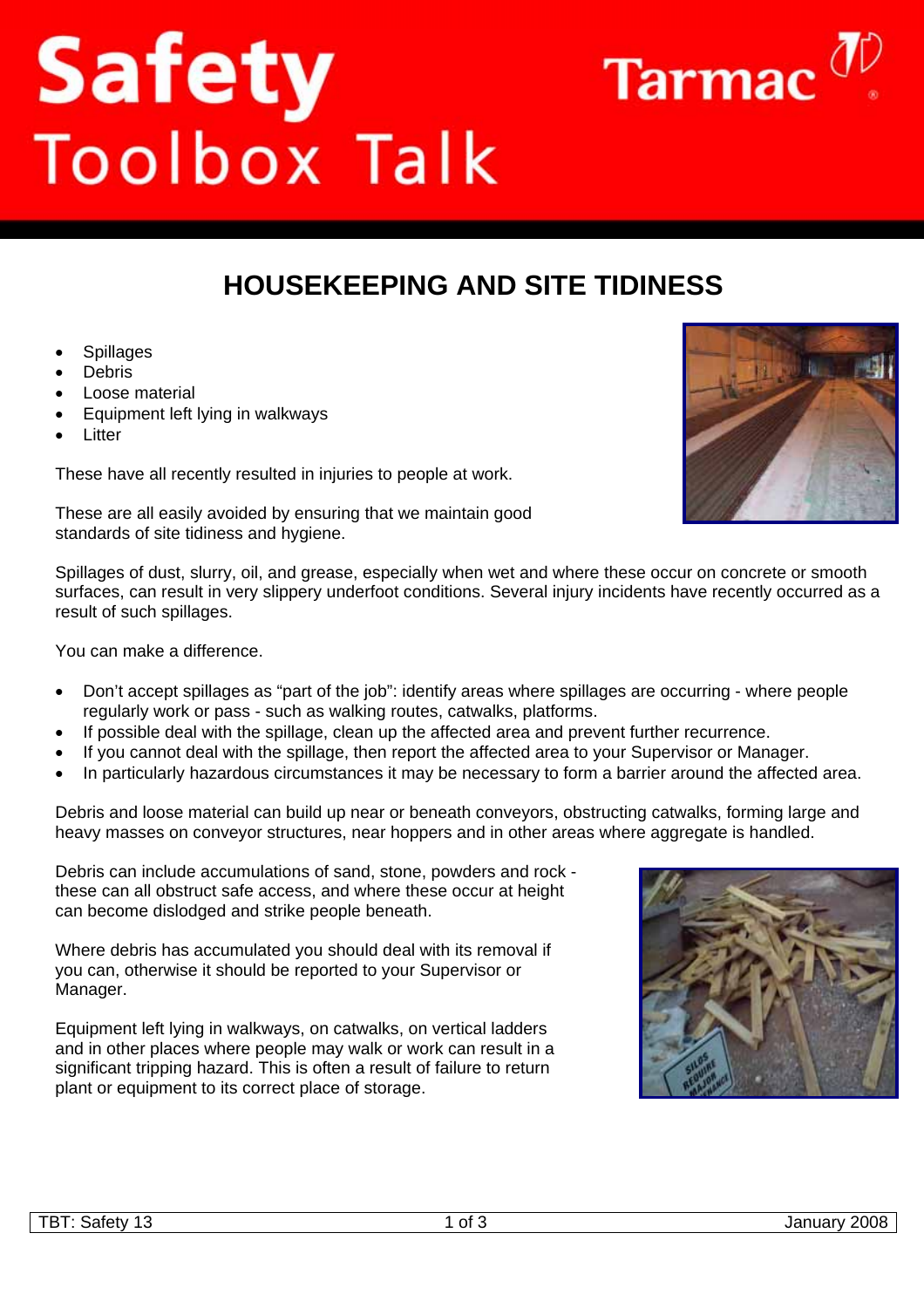

**A TIDY SITE IS A SAFE SITE** 

## You can make a difference. Always

- return tools and equipment to their correct storage area after use
- tidy hoses and cables never leave hoses wrapped around ladder rungs
- if walkways and access routes are obstructed by equipment, erect a temporary barrier to avoid tripping hazards.

Always ensure litter is disposed of correctly into suitable containers or receptacles - a suitably sealed bin or container.

Poor hygiene, with waste food and packaging left lying in the workplace, encourages vermin and the risk of infection.



## **QUESTIONS – (there may be more than one correct answer)**

|              |                                                                   | A                                   | B                                                               | C                                           |
|--------------|-------------------------------------------------------------------|-------------------------------------|-----------------------------------------------------------------|---------------------------------------------|
|              | Whose concern is good<br>housekeeping?                            | The cleaners'                       | Management's                                                    | Everyone's                                  |
| $\mathbf{2}$ | What should you do if you see a<br>spillage?                      | Nothing $-$ it's part of<br>the job | Wait for someone<br>else to deal with it                        | If possible, deal<br>with it                |
| 3            | What is the problem with leaving<br>a spillage?                   | Looks unsightly                     | Can result in a very<br>slippery floor,<br>and/or a trip hazard | Can be harder to<br>clean up later          |
| 4            | Why should accumulation of<br>debris be dealt with?               | Can obstruct safe<br>access         | Looks untidy                                                    | Can result in debris<br>falling from height |
| 5            | Why should food and its<br>packaging be disposed of<br>correctly? | Increases our<br>recycling target   | Reduces risk of<br>infection                                    | Reduces risk of<br>attracting vermin        |